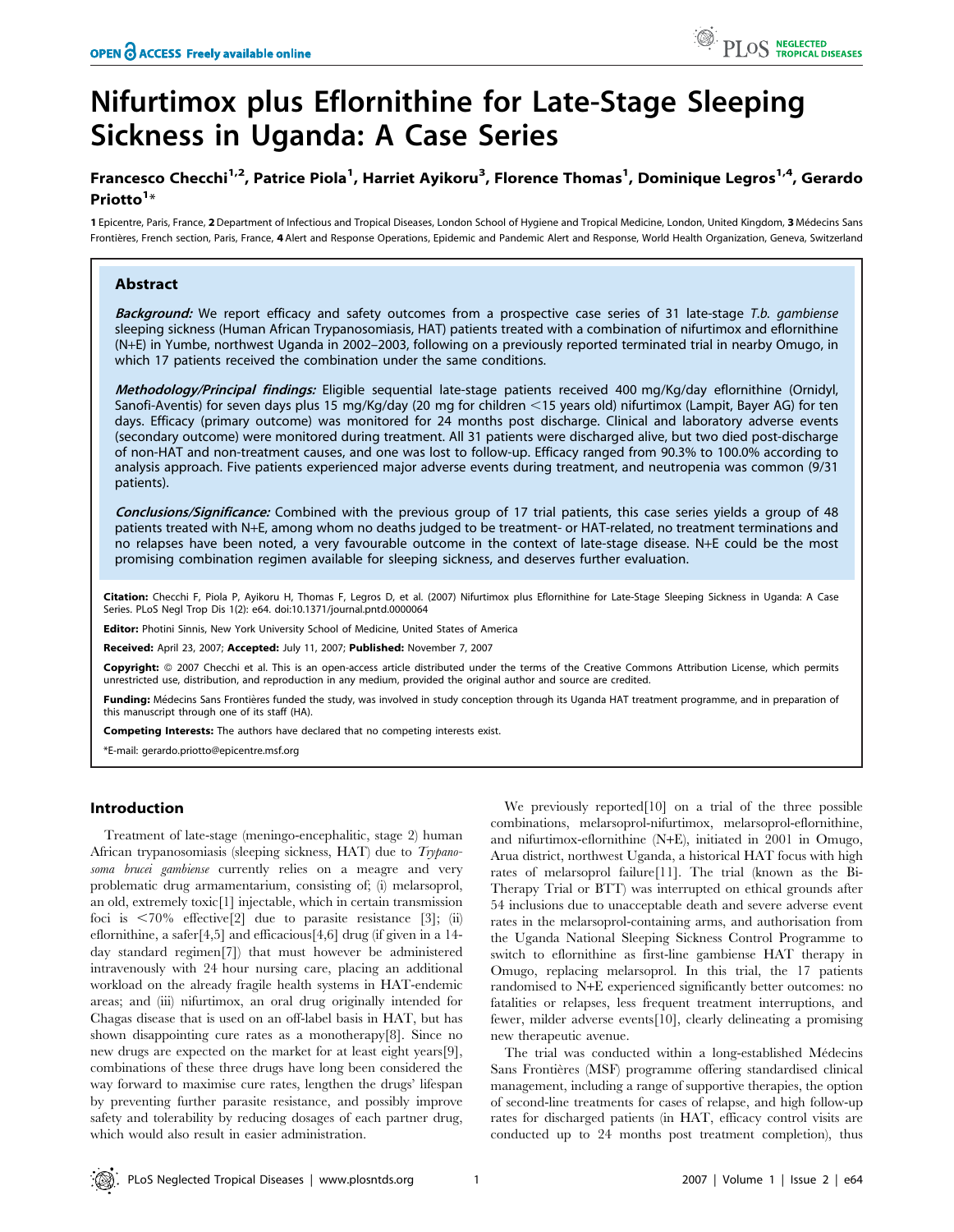#### Author Summary

African sleeping sickness (Human African Trypanosomiasis, or HAT), due to the parasite Trypanosoma brucei gambiense, threatens millions across remote and conflictaffected regions of sub-Saharan Africa, and causes about 15 000 reported cases every year. Untreated HAT progresses from stage 1 (infection of the blood and lymph) to stage 2 (invasion of the central nervous system), and ultimately death. Drugs for stage 2 are few. The historical mainstay, melarsoprol, is highly toxic and inefficacious in some areas due to parasite resistance. Eflornithine is the only viable alternative, already established as safe and efficacious, but difficult to administer and at risk of resistance if used in monotherapy. This paper reports on a series of 48 Ugandan patients treated with a novel combination of nifurtimox (a drug registered for Chagas disease) and eflornithine, 17 as part of a terminated trial, and 31 in a subsequent case series study. Despite the low sample size, findings are promising: no cases of treatment failure, no treatment terminations, and no HAT- or treatment-related deaths. Nifurtimox plus eflornithine may be the best treatment hope for stage 2 HAT patients in the next decade, while new drugs are developed. A larger, multi-centric trial of the combination is ongoing.

reducing the risk to patients from unsafe or inefficacious experimental treatment. Furthermore, northwest Uganda was at the time politically stable, facilitating long-term research. The BTT provided evidence of the superiority of N+E in terms of safety. Although efficacy results were not yet available, we considered that further study of the N+E combination was warranted, and, given the favourable study conditions in northwest Uganda (a rarity for HAT-endemic settings), decided in mid-2002 to implement a case series study of N+E with the objective of gathering more efficacy and safety data on this combination. We opted against a multi-arm trial due to the much-decreased HAT prevalence in the area and the imminent closure of MSF's programme, which would have jeopardised any attempt to reach sufficient power for statistical comparisons, especially since a noninferiority design would have been needed to conclude N+E was at least as safe and efficacious as the current perceived best option, 14-day eflornithine monotherapy.

In this paper, we report patient outcomes from this follow-up study (conducted between September 2002 and March 2005, and known as the NECS, or Nifurtimox-Eflornithine Case Series), and provide a joint analysis of NECS and BTT patients treated with N+E, to our knowledge the very first to receive this combination in a research setting.

## Methods

In mid-2002, the centre of HAT screening activities shifted from Omugo, Arua district, to Yumbe District hospital, about 40 Km northeast. Accordingly, the NECS study recruited patients presenting to Yumbe hospital, on a sequential basis. Yumbe district (pop. 253 000, 2002 census) borders Sudan. Most of the district's villages (rural communities scattered over thinly forested savannah) reported HAT cases in the decade prior to the study (MSF, unpublished observations).

We initially set a sample size of 153, enough to detect a cure rate of 90% with  $\pm 5$ % precision and 10% predicted incomplete followup. However, the very low rate of passive HAT case detection, and unexpectedly low HAT prevalence detected in active screening sessions around Yumbe in late 2002, soon made this target

unlikely, a frequent problem in HAT studies due to the rapid decline of transmission in sites where control activities are implemented. We therefore decided pragmatically to carry on recruitment until February 2003, corresponding with MSF's departure.

For consistency purposes, we replicated exactly the BTT trial methods, detailed by Priotto et al.[10]. Briefly, non-pregnant patients with bodyweight  $>10$  Kg and late-stage T.b.gambiense HAT, defined as microscopic evidence of infection in the cerebrospinal fluid (CSF) or a CSF total leukocyte count of  $\geq 5/$ mL with trypanosomes detected in blood or lymph node fluid, were invited to participate in the study if they had no history of HAT treatment in the prior 24 months and if their follow-up could be ensured.

After systematic deworming and antimalarial treatment, patients received 400 mg/Kg/day eflornithine (Ornidyl, Sanofi-Aventis) for seven days in six-hourly slow infusions, plus 15 mg/ Kg/day (raised to 20 mg for children  $\leq$ 15 years old) nifurtimox (Lampit, Bayer AG) for ten days in three daily oral doses.

Clinically apparent adverse events were monitored on a daily basis until discharge, and graded using Common Toxicity Criteria[12]. Further safety measurements at baseline (day 0) and discharge (day 11) included haemoglobin measurement, thrombocyte and leukocyte (total and differential) counts, as well as hepatic (alanine transaminase [ALT], bilirubin) and renal (creatinine) function indicators (not done in BTT trial) measured from serum by standard spectrophotometry. Parasitology was repeated using standard techniques at discharge and 6, 12 and 24 months thereafter, and defaulters were traced.

Efficacy endpoints (the primary outcome) were failure in case of (i) death within 30 days post treatment initiation or later if judged compatible with HAT, or (ii) relapse within the 24 months of follow-up based on parasites' reappearance in any body fluid, or an increasing CSF leukocyte count[10]; and cure for all other patients followed up to and including the 24 month visit. Safety endpoints (secondary outcome) consisted of the occurrence of adverse events in temporal association with treatment, including abnormal laboratory values. Anaemia was defined as hemoglobin  $\langle 13 \text{ g/dL} \rangle$  (males) or  $\langle 11 \text{ g/dL} \rangle$  (females) having decreased by  $>$  20% from baseline; leukopenia as  $<$  4000 leukocytes/mL and decreased by  $>30\%$  from baseline; neutropenia as  $\leq 2000$ neutrophils/mL and decreased by  $>30\%$ ; bilirubin abnormality as  $>17 \mu$ mol/L bilirubin and increased by  $>1.5$  fold; ALT abnormality as  $>12$  UI/L ALT and increased by  $>2.5$  fold; and creatinine abnormality as  $>97 \mu$ mol/L (males) or  $>80 \mu$ mol/L (females) creatinine and increased by  $>1.5$  fold.

Analysis was done on Stata 9.0 software (Stata Corporation, College Station, Texas). For comparability reasons, we adopted efficacy estimate approaches used in previous HAT trials[13,14]: (i) by intention-to treat (ITT: relapses and all deaths irrespective of cause considered failures; lost to follow-up considered cured if they were seen at least once and had not relapsed at the last visit); (ii) per-protocol (only patients meeting all evaluability criteria retained for analysis; only relapses and HAT-related deaths considered failures); and (iii) a worst-case intention-to-treat scenario in which all relapses, deaths and losses to follow-up are considered failures. Below we provide findings for the NECS, the previously published BTT N+E arm, and both groups combined. We abstained from significance testing due to the low numbers in each group.

Both the BTT and the NECS studies received ethical clearance from the Uganda National Council for Science and Technology, and all participants (or their legal guardians) provided written informed consent. ClinicalTrials.gov registration numbers are NCT00330148 (BTT) and NCT00489658 (NECS).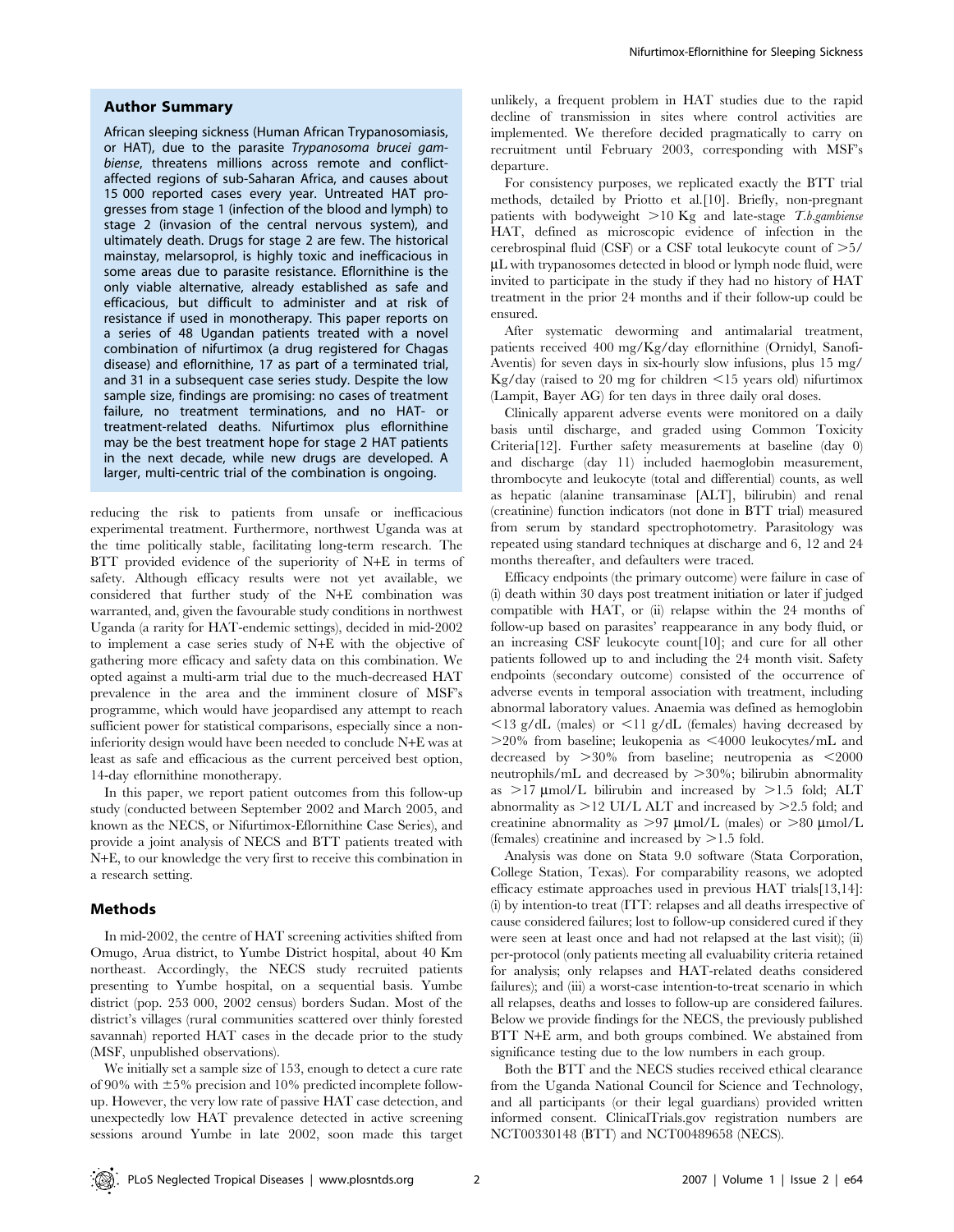## Results

## Enrolment and follow-up

Table 1. Baseline characteristics.

NECS recruitment lasted from October 2002 to February 2003. Out of 56 stage 2 HAT cases presenting to the hospital, 31 were eligible and included. Baseline characteristics (Table 1) were broadly consistent with other stage 2 patients seen in Yumbe during MSF's intervention (data not shown). NECS patients  $(n = 31)$  compared well with the BTT group  $(n = 17)$ , but a greater proportion had a low body mass index, they had a higher geometric mean CSF leukocyte count  $(118/\mu L)$  versus 46/mL), and typical sleeping sickness markers (insomnia, somnolence and psychiatric signs) appeared more frequent, suggesting that NECS patients were on average more clinically advanced.

All 31 NECS patients were discharged alive. No deaths within 30 days of treatment start occurred, but two patients died before the 6 month follow-up visit. A five-year old patient moved to Sudan after the 6 month visit (during which he was found healthy and parasite-free), and was subsequently lost to follow-up. The remaining 28 patients completed all follow-up visits by March 2005 (Table 2).

#### Nifurtimox-Eflornithine for Sleeping Sickness

#### Efficacy outcomes

No relapses were detected (Table 2). In the main ITT analysis, the two deaths during follow-up were considered failures, while all other patients were considered cured, giving an efficacy of 29/31 or 93.5% (Table 2). Because the two deaths were not HAT- or treatment-related (see details below), per-protocol analysis considers all patients as cured (efficacy 31/31 or 100%), while the ITT worst-case scenario includes the patient lost to follow-up among the failures, yielding an efficacy of 28/31 or 90.3%. Corresponding efficacy estimates for the entire BTT+NECS series  $(n = 48)$ , ranging from 91.7% to 100.0%, are shown in Table 2.

## Safety and tolerability outcomes

The first dead patient, a 35 year old male, was attacked five months after discharge while on a business trip to Sudan, and died of his wounds at home shortly thereafter (he was reportedly healthy before his trip). The second, a 37 year old female, had been treated successfully for stage 1 HAT in Omugo in March 2000 (28 months before study enrolment), but was lost to follow-up after one year. She experienced episodes of psychosis in April 2002, and was enrolled in the study in November. During

| <b>Type</b>                     | $BTT[10] (n = 17)$ |                |                 | NECS $(n=31)$  |                 | BTT+NECS $(n = 48)$ |  |
|---------------------------------|--------------------|----------------|-----------------|----------------|-----------------|---------------------|--|
|                                 | $\mathbf n$        | $\mathbf n$    |                 | n              |                 |                     |  |
| Demographics                    |                    |                |                 |                |                 |                     |  |
| Female                          | 10                 | 58.8%          | 15              | 48.4%          | 25              | 52.1%               |  |
| Mean age (range)                | 29.1               | $(9 - 62)$     | 23.9            | $(4 - 45)$     | 25.7            | $(4 - 62)$          |  |
| Mean weight (SD)                | 51.4               | (8.4)          | 44.8            | (15.1)         | 47.1            | (13.4)              |  |
| Mean body mass index (SD)       | 19.5               | (1.8)          | 18.2            | (2.2)          | 18.7            | (2.1)               |  |
| Body mass index<18.5            | $\overline{4}$     | 23.5%          | 17 <sup>†</sup> | 58.6%          | 21 <sup>†</sup> | 45.7%               |  |
| Parasitology                    |                    |                |                 |                |                 |                     |  |
| Trypanosomes in lymph nodes     | 9                  | 52.9%          | 18              | 58.1%          | 27              | 56.3%               |  |
| Trypanosomes in blood           | 16                 | 94.1%          | 24              | 77.4%          | 40              | 83.3%               |  |
| Trypanosomes in CSF             | 10                 | 58.8%          | 21              | 67.7%          | 31              | 64.6%               |  |
| Leukocyte count in CSF          |                    |                |                 |                |                 |                     |  |
| $6-20$ cells/ $\mu$ L           | 6                  | 35.3%          | 5               | 16.1%          | 11              | 22.9%               |  |
| 21-99 cells/µL                  | 5                  | 29.4%          | 8               | 25.8%          | 13              | 27.1%               |  |
| $\geq$ 100 cells/µL             | 6                  | 35.3%          | 18              | 58.1%          | 24              | 50.0%               |  |
| Clinical characteristics        |                    |                |                 |                |                 |                     |  |
| Median hemoglobin (range), g/dL | 11.51              | $(9.0 - 17.0)$ | 10.7            | $(8.7 - 12.7)$ | 10.71           | $(8.7 - 17.0)$      |  |
| Lymphadenopathy                 | 10                 | 58.8%          | 20              | 64.5%          | 30              | 62.5%               |  |
| Headache                        | 16                 | 94.1%          | 28              | 90.3%          | 44              | 91.7%               |  |
| Fever $(\geq 37.5^{\circ}C)$    | 6                  | 35.3%          | 10              | 32.3%          | 16              | 33.3%               |  |
| <b>Pruritus</b>                 | 13                 | 76.5%          | 22              | 71.0%          | 35              | 72.9%               |  |
| Daytime somnolence              | 9                  | 52.9%          | 23              | 74.2%          | 32              | 66.7%               |  |
| Insomnia                        | $\mathbf{0}$       | 0.0%           | $\overline{7}$  | 22.6%          | $\overline{7}$  | 14.6%               |  |
| History of seizures             | $\mathbf 0$        | 0.0%           | $\mathbf{1}$    | 3.2%           | $\mathbf{1}$    | 2.1%                |  |
| Psychiatric signs               | $\mathbf 0$        | 0.0%           | 10              | 32.3%          | 10              | 20.8%               |  |
| Impotence or amenorrhea         | $\overline{2}$     | 11.8%          | 15              | 48.4%          | 17              | 35.4%               |  |
| Arthralgia/myalgia              | 13                 | 76.5%          | 20              | 64.5%          | 33              | 68.8%               |  |

### <sup>†</sup>2 height values missing.

{ 6 missing values.

SD Standard Deviation.

doi:10.1371/journal.pntd.0000064.t001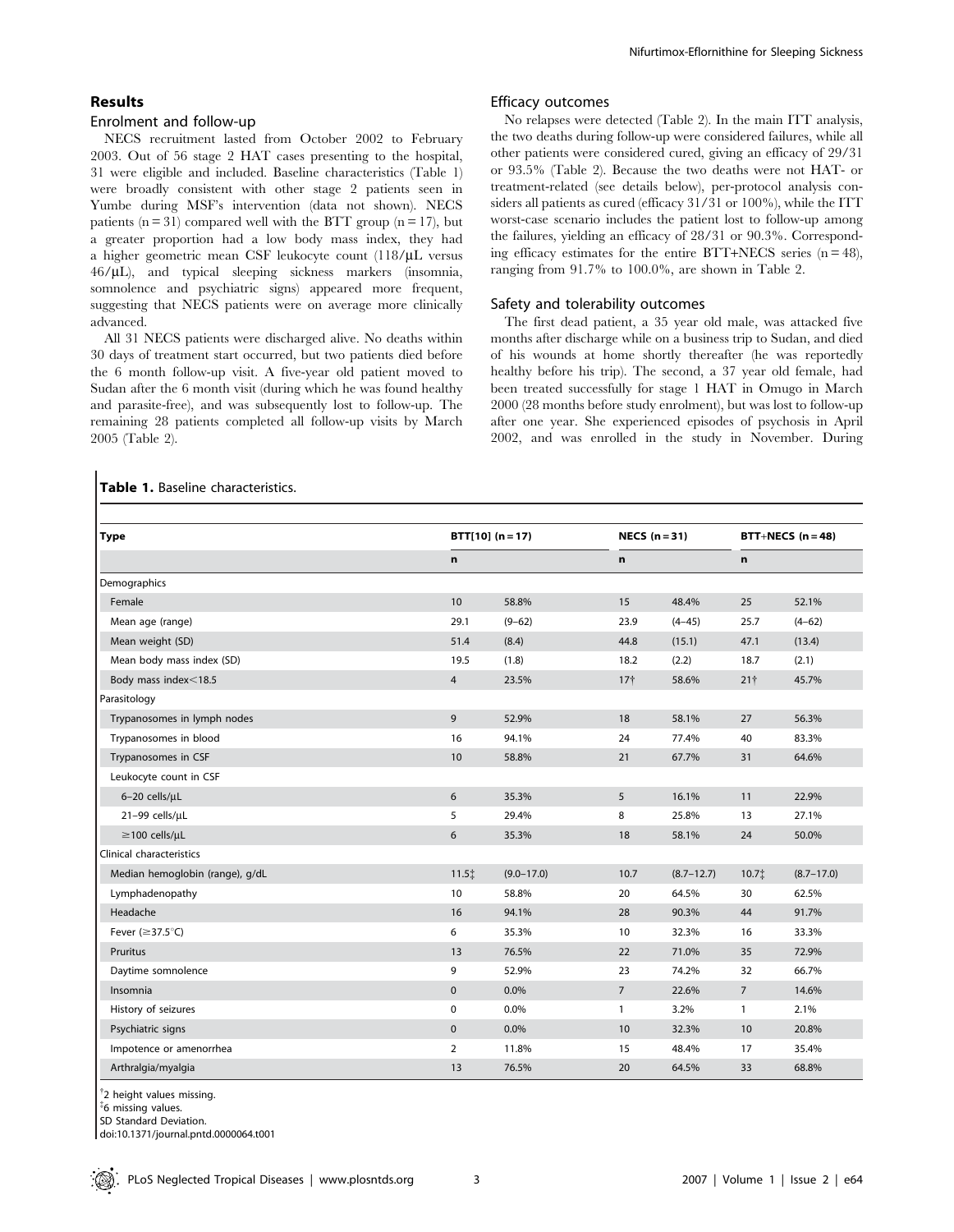|                                        |              | $BTT[10] (n = 17)$ |                | NECS $(n=31)$                 |              | BTT+NECS $(n=48)$             |  |  |
|----------------------------------------|--------------|--------------------|----------------|-------------------------------|--------------|-------------------------------|--|--|
| <b>Endpoints</b>                       |              | $\%$               | $\mathbf n$    | $\%$                          | n            | $\%$                          |  |  |
| died within 30 days of treatment start | $\mathbf 0$  | 0.0                | $\mathbf 0$    | 0.0                           | 0            | 0.0                           |  |  |
| died during follow-up†                 | $\mathbf{1}$ | 5.9                | 2              | 6.5                           | 3            | 6.3                           |  |  |
| lost to follow-up                      | $\mathbf 0$  | 0.0                | $\overline{1}$ | 3.2                           | $\mathbf{1}$ | 2.1                           |  |  |
| relapsed                               | $\mathbf{0}$ | 0.0                | $\Omega$       | 0.0                           | $\mathbf{0}$ | 0.0                           |  |  |
| cured at 24 months                     | 16           | 94.1               | 28             | 90.3                          | 44           | 91.7                          |  |  |
| Efficacy estimates                     | n            | % (95%CI)          | n              | % (95%CI)                     | n.           | % (95%CI)                     |  |  |
| Intention-to-treat analysis            |              |                    |                |                               |              |                               |  |  |
| cured                                  | 16           | 94.1               | 29             | 93.5                          | 45           | 93.8                          |  |  |
| patients in analysis                   | 17           | $(71.3 - 99.9)$    | 31             | $(78.6 - 99.2)$               | 48           | $(82.8 - 98.7)$               |  |  |
| Per protocol analysis                  |              |                    |                |                               |              |                               |  |  |
| cured                                  | 17           | 100.0              | 31             | 100.0                         | 48           | 100.0                         |  |  |
| patients in analysis                   | 17           | $(80.5 - 100.0)$   | 31             | $(88.7 - 100.0)$ <sup>†</sup> | 48           | $(92.6 - 100.0)$ <sup>†</sup> |  |  |
| ITT worst-case scenario                |              |                    |                |                               |              |                               |  |  |
| cured                                  | 16           | 94.1               | 28             | 90.3                          | 44           | 91.7                          |  |  |
| patients in analysis                   | 17           | $(71.3 - 99.9)$    | 31             | $(74.2 - 98.0)$               | 48           | $(80.0 - 97.7)$               |  |  |

Table 2. Efficacy endpoints and estimates.

<sup>†</sup>none of the deaths were judged HAT- or treatment-related.

 $\overline{\phantom{a}}$ one-sided confidence interval.

doi:10.1371/journal.pntd.0000064.t002

treatment she had generalized seizures and fever, hallucinations, and drowsiness. Tracing staff performing a post-discharge home visit found that she was being kept in chains by her family, allegedly due to her psychotic behaviour; they also noted a wound on her lower leg, reportedly caused by her imprisonment. After inpatient treatment the wound improved, but once back home she was again chained, the scar became infected and led to cellulitis; her family did not bring her back for treatment and left her to die of suspected septicaemia in February 2003. On balance, this death is unlikely to be related to treatment (the patient was perfused in the arms; deep tissue infections have been reported during eflornithine infusions[5], but this cellulitis case was secondary to a deep wound, and due to her family's neglect). Her apparent psychosis may be a HAT sequela, but pre-dates her participation in the study.

The ratio of adverse events per patient was higher in the NECS study than in the BTT: 4.0 (125/31) versus 2.1 (36/17). Ascertainment of tremors, dizziness and vomiting/nausea events, none of which major, was strikingly higher in the NECS, and largely explained this difference (Table 3). On the other hand, the ratio of major (Common Toxicity Criteria intensity 3 or 4) events per patient was similar (0.2 [7/31] versus 0.3 [5/17]), and only one seizure was noted during the NECS treatment period, compared to four in the BTT. All adverse events resolved without ascertainable sequelae, and did not lead to any treatment interruption in the NECS study, thus yielding only one temporary suspension in the entire NECS+BTT cohort (Table 3).

No biochemical adverse events were noted apart from one mild case of raised creatinine at the end of the treatment course (1.6 fold increase from baseline level). As spectrophotometry procedures were only optimised mid-way through the study, reliable ALT and bilirubin results are available for only the last 13 NECS patients. Bilirubin levels appeared to decrease slightly (median 1.0 mg/dL at baseline versus 0.8 mg/dL at discharge) and ALT remained constant (at 8 UI/L).

As in the BTT, post-treatment neutropaenia was a common occurrence affecting 9/31 (29.0%) of patients, of which one had a major episode (count $\leq1000/\mu L$ ; Table 3). These patients were monitored clinically via home visits, but not re-tested after discharge.

#### **Discussion**

The BTT and NECS studies represent the first experience with a nifurtimox and eflornithine combination within a research context. Though small and inconclusive, we believe these studies represent a 'proof of concept' justifying further N+E experimentation. Altogether, our group of 48 patients shows very promising results: a favourable safety profile within the context of HAT, only one temporary regimen interruption (in the BTT), no treatmentor HAT-associated deaths, and no relapses in a setting where melarsoprol failures exceed 30%. By comparison, case-fatality rates among non-relapsing patients treated with melarsoprol were 4% (66/1596) in Omugo during 1996–2002, and 1% (1/93) in Yumbe during 2000–2002 (MSF unpublished data). Among adverse events, the high frequency of neutropaenia, already highlighted during the BTT, was confirmed as a safety concern in the NECS, although only one of the nine episodes was considered major. In the two weeks following treatment, this could lead to opportunistic infections that might not receive appropriate treatment in remote HAT foci, especially among very advanced stage 2 patients, who may already be immuno-compromised, and among HIV-positives. Haematological and post-discharge monitoring of future N+E cohorts is thus warranted. Because the N+E regimen we applied reduces the eflornithine dose by half, it might nonetheless carry a lower risk of neutropaenia than eflornithine monotherapy, unless a drug interaction exists. Neutropenia as well as other bone marrow toxic effects affect 25–50% of patients receiving eflornithine monotherapy[6], but the numbers followed to date are small, and the clinical significance of such adverse events has not been studied in the context of HAT.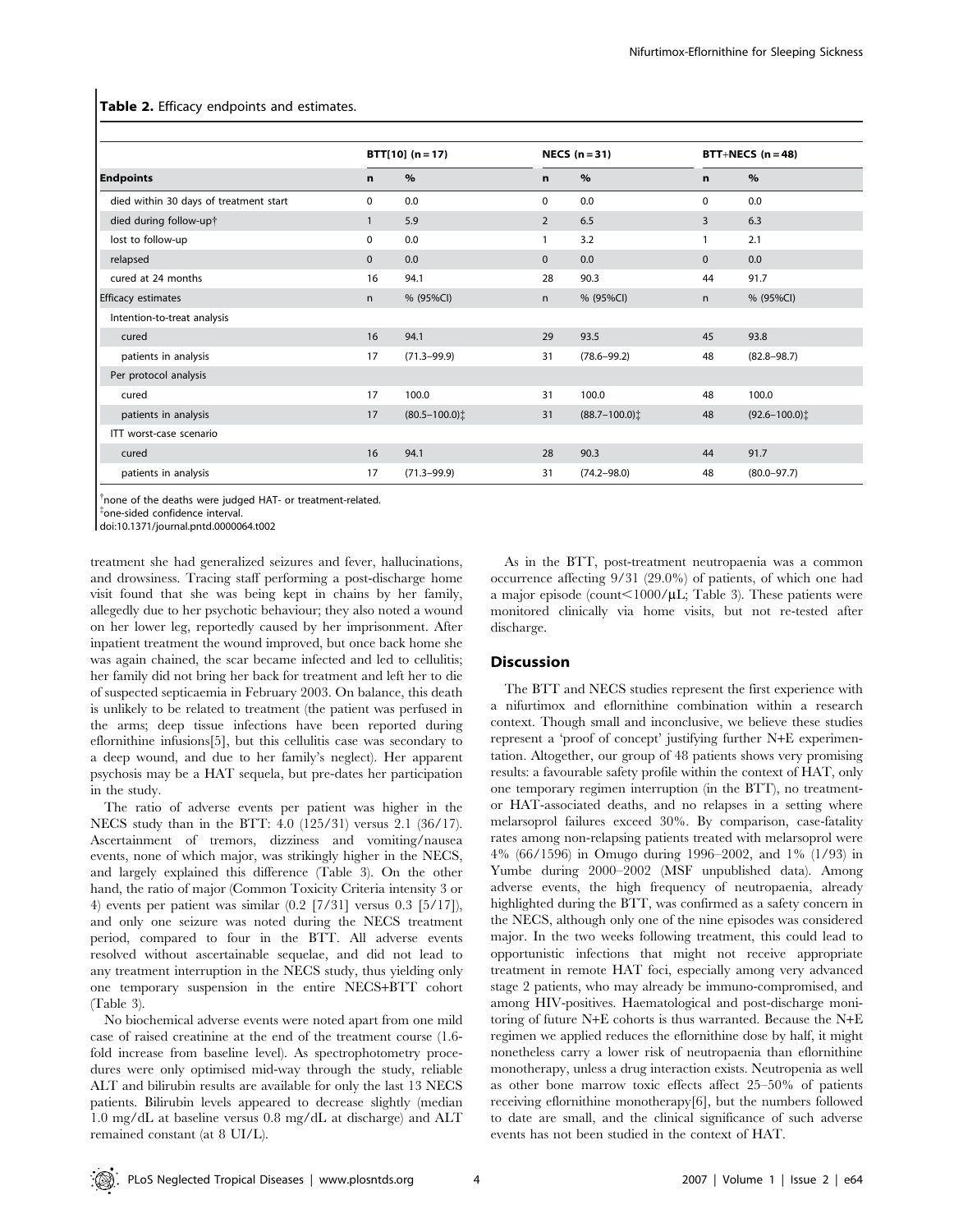## Table 3. Adverse events during treatment.

| <b>Adverse Event type</b>                  |                | $BTT[10] (n = 17)$ |                         | NECS $(n=31)$       |                | BTT+NECS $(n=48)$ |  |
|--------------------------------------------|----------------|--------------------|-------------------------|---------------------|----------------|-------------------|--|
|                                            | all            | major              | all                     | major               | all            | major             |  |
| Death                                      | $\pmb{0}$      |                    | 0                       |                     | $\mathsf 0$    |                   |  |
| Neurological                               |                |                    |                         |                     |                |                   |  |
| Seizure                                    | 4              | $\overline{4}$     | $\mathbf{1}$            | $\mathbf{1}$        | 5              | 5                 |  |
| Confusion                                  | $\mathbf{1}$   | $\pmb{0}$          | 3                       | $\mathbf{1}$        | 4              | $\mathbf{1}$      |  |
| Amnesia                                    | $\pmb{0}$      | $\pmb{0}$          | $\mathbf{1}$            | 0                   | $\mathbf{1}$   | $\pmb{0}$         |  |
| Hallucinations                             | $\mathbf 0$    | $\pmb{0}$          | $\overline{2}$          | $\pmb{0}$           | $\overline{2}$ | $\pmb{0}$         |  |
| Coma                                       | $\mathbf 0$    | $\pmb{0}$          | $\mathbf{1}$            | $\mathbf{1}$        | $\mathbf{1}$   | $\mathbf{1}$      |  |
| Tremors                                    | $\pmb{0}$      | $\pmb{0}$          | 13                      | $\pmb{0}$           | 13             | $\pmb{0}$         |  |
| Agitation                                  | $\pmb{0}$      | $\pmb{0}$          | $\mathbf{1}$            | $\mathbf 0$         | $\mathbf{1}$   | $\pmb{0}$         |  |
| <b>Dizziness</b>                           | $\mathbf{1}$   | $\pmb{0}$          | 10                      | $\mathbf 0$         | 11             | $\mathbf 0$       |  |
| Drowsiness                                 | $\pmb{0}$      | $\pmb{0}$          | $\mathbf{1}$            | $\pmb{0}$           | $\mathbf{1}$   | $\pmb{0}$         |  |
| Visual disturbance                         | $\pmb{0}$      | $\pmb{0}$          | 3                       | $\mathbf 0$         | $\mathsf{3}$   | $\pmb{0}$         |  |
| Ataxia                                     | $\pmb{0}$      | $\pmb{0}$          | $\mathbf{1}$            | $\mathbf{1}$        | $\mathbf{1}$   | $\mathbf{1}$      |  |
| Gastrointestinal                           |                |                    |                         |                     |                |                   |  |
| Anorexia                                   | $\mathbf 0$    | $\pmb{0}$          | 7                       | $\mathbf 0$         | $\overline{7}$ | $\pmb{0}$         |  |
| Abdominal pain                             | $\overline{7}$ | $\pmb{0}$          | 10                      | $\pmb{0}$           | 17             | $\mathbf 0$       |  |
| Diarrhea                                   | 4              | $\pmb{0}$          | 5                       | $\mathbf 0$         | 9              | $\pmb{0}$         |  |
| Vomiting/Nausea                            | $\mathbf{1}$   | $\pmb{0}$          | 18                      | $\pmb{0}$           | 19             | $\mathbf 0$       |  |
| Weight loss≥5% (major: ≥20%)               | 5              | $\pmb{0}$          | 7                       | $\mathbf{1}$        | 12             | $\mathbf{1}$      |  |
| Cardiovascular                             |                |                    |                         |                     |                |                   |  |
| Arrythmia                                  | $\pmb{0}$      | $\pmb{0}$          | $\mathbf{1}$            | 0                   | $\mathbf{1}$   | $\pmb{0}$         |  |
| Hypertension                               | $\overline{3}$ | $\pmb{0}$          | $\overline{\mathbf{3}}$ | $\mathbf{1}$        | 6              | $\mathbf{1}$      |  |
| Biological                                 |                |                    |                         |                     |                |                   |  |
| Anemia                                     | $\pmb{0}$      | $\pmb{0}$          | $\overline{2}$          | $\pmb{0}$           | $\overline{2}$ | $\pmb{0}$         |  |
| Leukopenia                                 | $\mathbf{1}$   | $\pmb{0}$          | $\mathbf{1}$            | $\mathbf 0$         | $\mathbf{1}$   | $\pmb{0}$         |  |
| Neutropenia                                | $\overline{4}$ | $\mathbf{1}$       | 9                       | $\mathbf{1}$        | 13             | $\overline{2}$    |  |
| Thrombocytopenia                           | n/a            |                    | $\pmb{0}$               | $\mathbf 0$         | 0              | $\pmb{0}$         |  |
| Abnormal bilirubin (13 NECS patients only) | n/a            |                    | $\mathbf 0$             | $\mathbf 0$         | $\pmb{0}$      | $\pmb{0}$         |  |
| Abnormal ALT (13 NECS patients only)       | n/a            |                    | 0                       | $\mathbf 0$         | $\pmb{0}$      | $\pmb{0}$         |  |
| Abnormal creatinin                         | n/a            |                    | $\mathbf{1}$            | $\mathbf 0$         | $\mathbf{1}$   | $\mathbf 0$       |  |
| Other                                      |                |                    |                         |                     |                |                   |  |
| Fever                                      | $\overline{3}$ | $\pmb{0}$          | $\overline{7}$          | $\pmb{0}$           | 10             | $\pmb{0}$         |  |
| Headache                                   | $\mathbf{1}$   | $\pmb{0}$          | 0                       | 0                   | $\mathbf{1}$   | $\pmb{0}$         |  |
| Shivers                                    | $\pmb{0}$      | $\pmb{0}$          | $\mathbf{1}$            | $\mathbf 0$         | $\mathbf 1$    | $\pmb{0}$         |  |
| Myalgia/arthralgia                         | $\pmb{0}$      | $\pmb{0}$          | $\overline{2}$          | $\mathbf 0$         | $\overline{2}$ | $\pmb{0}$         |  |
| Chest pain                                 | $\mathbf 0$    | $\pmb{0}$          | $\mathbf{1}$            | $\mathbf 0$         | $\mathbf{1}$   | $\pmb{0}$         |  |
| Infections                                 | $\pmb{0}$      | $\pmb{0}$          | $\overline{2}$          | $\mathsf{O}\xspace$ | $\overline{2}$ | $\pmb{0}$         |  |
| Epistaxis                                  | $\pmb{0}$      | $\pmb{0}$          | $\mathbf{1}$            | $\mathbf 0$         | $\mathbf{1}$   | $\pmb{0}$         |  |
| Pruritus                                   | $\mathbf{1}$   | $\pmb{0}$          | 0                       | $\mathsf{O}\xspace$ | $\mathbf{1}$   | $\pmb{0}$         |  |
| Jaundice                                   | $\pmb{0}$      | $\pmb{0}$          | $\overline{7}$          | $\mathbf 0$         | $\overline{7}$ | $\pmb{0}$         |  |
| Skin rash                                  | $\pmb{0}$      | $\pmb{0}$          | $\overline{2}$          | $\mathsf{O}\xspace$ | $\overline{2}$ | $\pmb{0}$         |  |
| Splenomegaly                               | $\mathbf 0$    | $\pmb{0}$          | $\mathbf{1}$            | $\mathbf 0$         | $\mathbf{1}$   | $\pmb{0}$         |  |
| Total adverse events                       | 36             | 5                  | 125                     | $\boldsymbol{7}$    | 161            | 12                |  |
| Patients suffering major events            | 5              |                    | 5                       |                     | 10             |                   |  |
| Total treatment interruptions              | $\mathbf{1}$   |                    | 0                       |                     | $\mathbf{1}$   |                   |  |
| Treatment suspension                       | $\mathbf{1}$   |                    | $\mathsf{O}\xspace$     |                     | $\mathbf{1}$   |                   |  |
| Treatment termination                      | $\pmb{0}$      |                    | 0                       |                     | $\pmb{0}$      |                   |  |

doi:10.1371/journal.pntd.0000064.t003